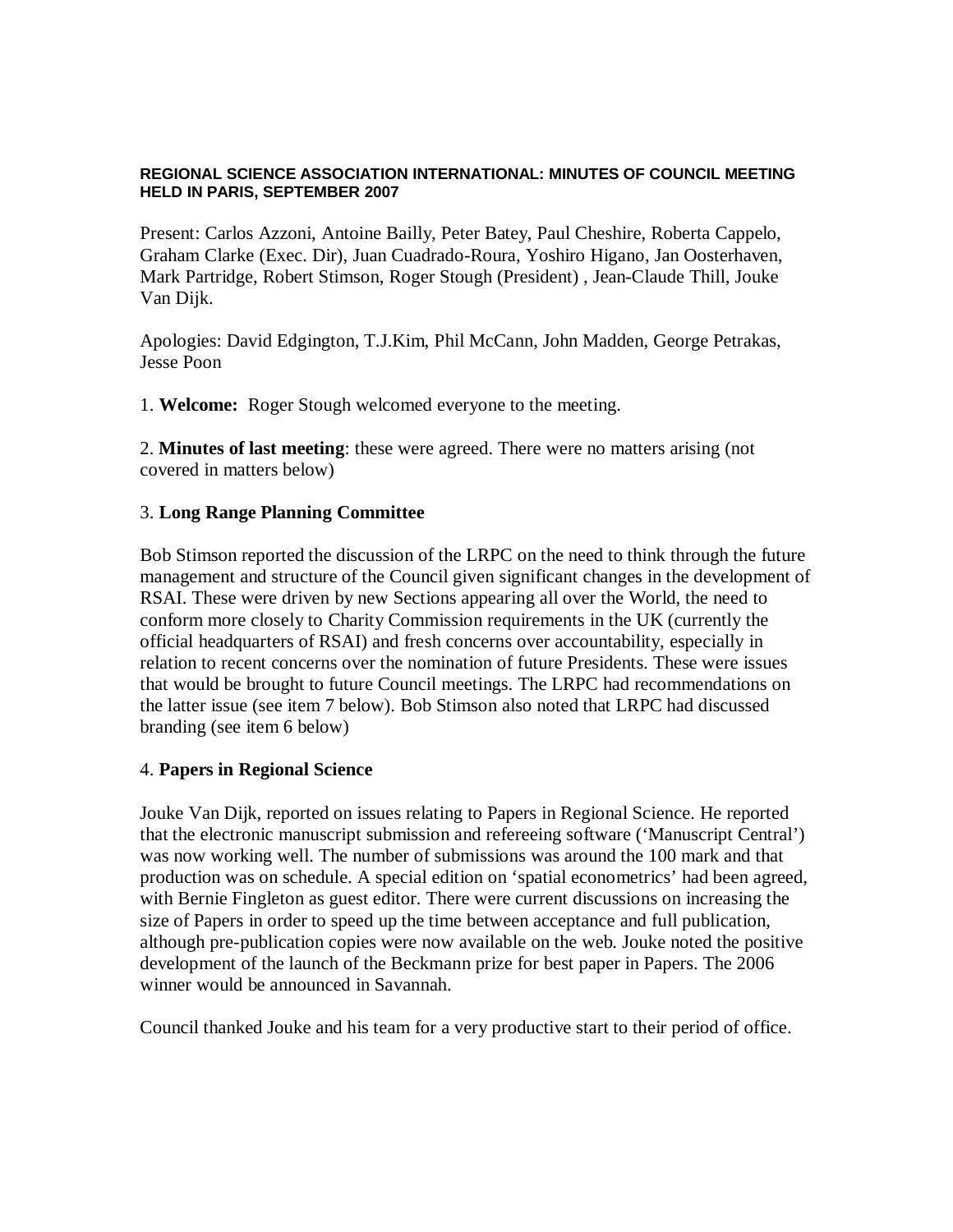## **5. New Policy Journal**

Roger Stough introduced this item and the latest detailed proposal from Blackwells and the potential editorial team. Council members welcomed the new proposal but there was considerable debate around:

i) Cost structures: generally Council felt that we should be able to negotiate a better financial model and there was some concern that there was an element of double counting in the management fees charged by Blackwells.

*Action: Jouke van Dijk and Graham Clarke to go back to Blackwells and raise these concerns and attempt to re-negotiate. Jan Oosterhaven promised to provide Graham and Roger with the details of the deal that the IIOA has recently struck with Francis & Taylor regarding publishing Economic Systems Research*

ii) Again concern was raised over Blackwells request for a 10 year deal. It was felt that a trial period should be adopted and the whole package then re-negotiated with Blackwells in 2009 (end of current contract period)

iii) Council welcomed the proposal from the potential editorial team but felt the current members did not reflect the world-wide membership as best it might. It was also felt that one or two of the current team could be replaced by those more directly engaged with policy research. There was however agreement that the Editorial Board should be selected from the 40 persons who volunteered their services in the call for interest sent out in spring 2007.

*Action: Roger Stough to talk to editorial team and resubmit proposal as soon as possible following discussion with a new sub-committee: Roger Stough, Bob Stimson and Roberta Capello.*

# 6. **Branding**

Roger Stough tabled a paper on branding which laid down the principles which conference organisers around the World should use in future publicity material and on conference packs etc. Council felt the wording of the document needed to be rather more conciliatory but that the spirit of the document was a step forward. It was suggested that this document could be reconstructed as a general support and advice document that could be sent out in future to all RSAI conference organisation teams.

In passing, Jan Oosterhaven complained that tabling papers which contained very late changes in this way was not good practise and in future this should be avoided.

*Action: Roger Stough to revise document accordingly*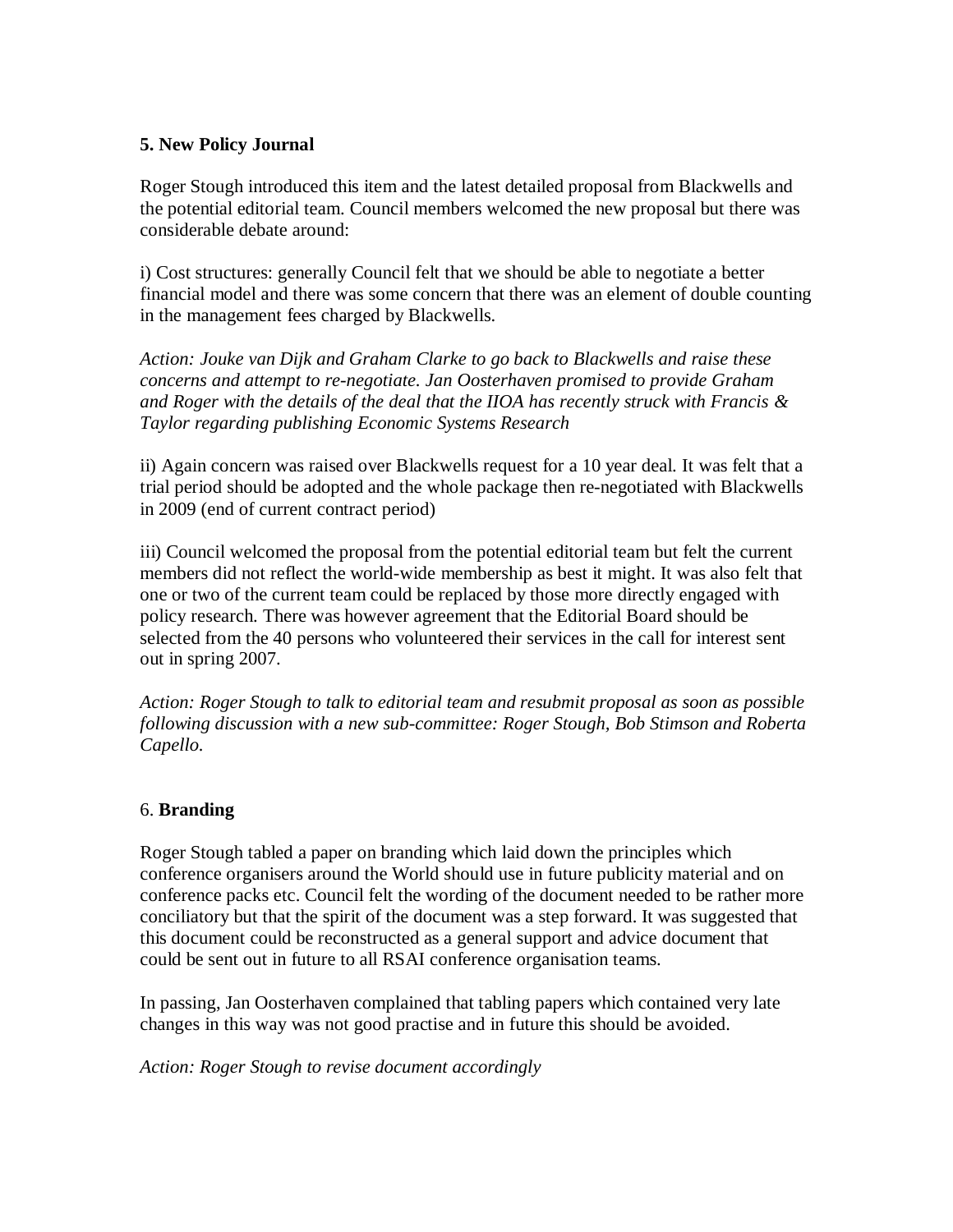# **7. Election of future presidents**

Bob Stimson reported discussions at LRPC and suggested a new Nomination Committee should be set up. There was a long discussion over the membership of this group. It was felt that there should be representation both from the LRPC and each of the Supraregions.

*Action: Roger Stough to bring new document to the next meeting*

## 8**. World Congress 2008, Brazil**

Carlos Azzoni reported on local arrangements.

*Action: Roger Stough and Carlos Azzoni to put together the Scientific Committee and Graham Clarke to publicize the conference again to all RSAI members*

## 9**. Prizes**

No new developments here. Calls will go out soon for 2007 Fellow nominations. Peter Batey reminded Council that a new sub-committee was required to decide on the next Founder's medal to be presented at the Brazil meeting 2008.

Action*: Roger Stough to initiate new sub-committee*

#### 10. **NARSC and South America**

Jean Claude-Thill reported on the need to speed up the change from 'NARSC' to the Americans ('ARSC'). He felt that only minor changes would be required to RSAI constitution.

Action: *Jean-Claude Thill and Carlos Azzoni to propose changes to Constitution for Savannah meeting following approval at NARSC meeting.*

Roger Stough also reported on-going discussions with other research bodies in South America, specifically LACEA – Latin America Economics Association - which potentially could raise the profile of RSAI further in South America.

# **11. Website**

Roger Stough noted that Council had made no progress in relation to Randy Jackson's proposals 12 months ago which outlined their minimum requirement to employ a postgraduate student on a more full-time basis. Roger felt that it might be appropriate to